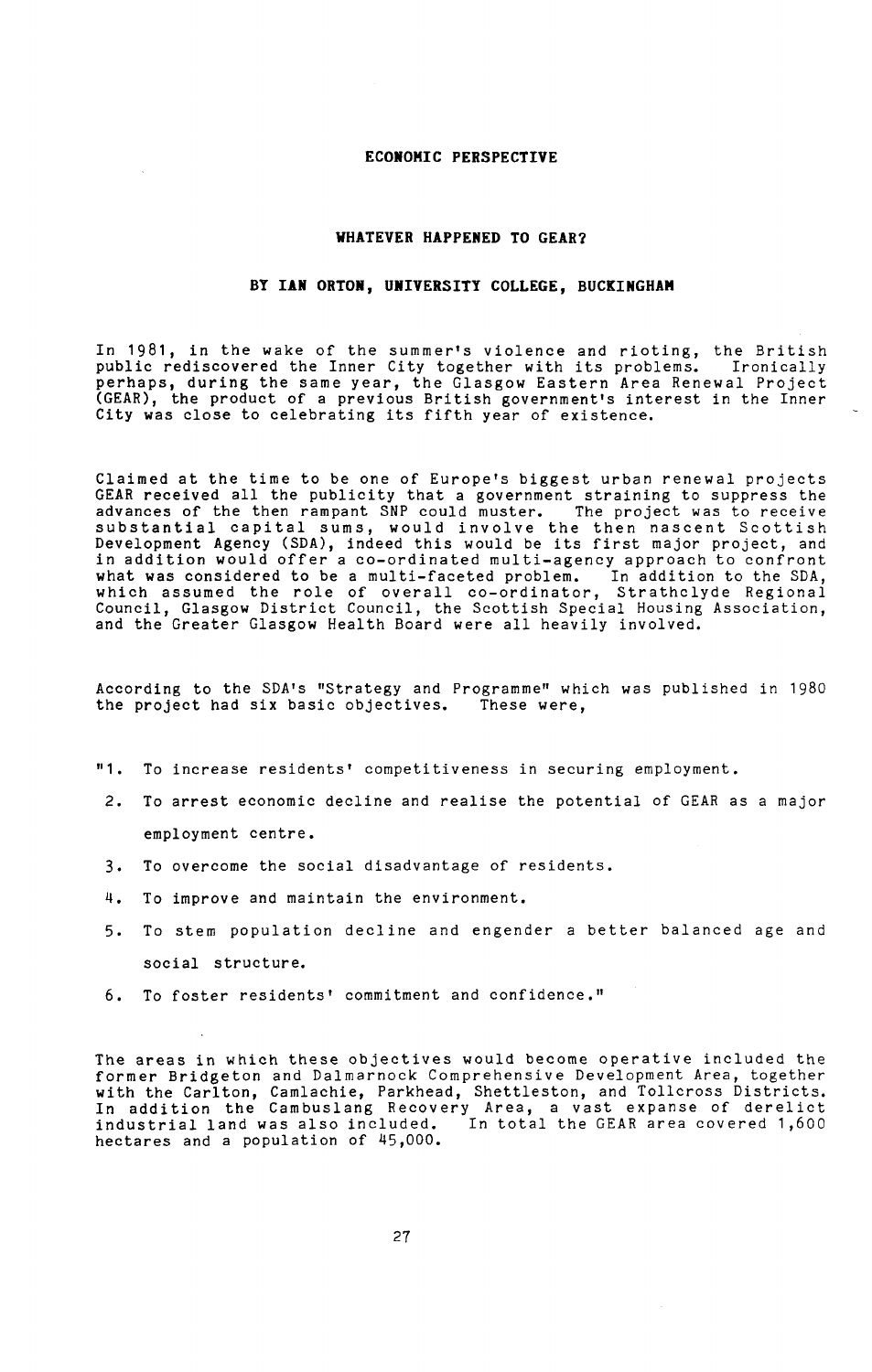In all fairness to the agencies currently involved in the East End, it would not be particularly relevant to attempt to provide an assessment of progress currently achieved on the basis of these aims. Given the extent and time period over which decline has taken place it would be unreasonable to expect drastic change, even if the economy was not in the depths of a depression. As it is, these objectives only became explicit in 1980, less than two years ago. Instead those agencies may wish to concern themselves with a number of more general, but nonetheless highly relevant questions. These concern the ability of areas like the East End to respond to rehabilitation programmes; the capital sums needed to make these successful; and the relevance of the "area based" approach, such as that being practiced within the GEAR area, as a valid policy in these circumstances.

In retrospect, on surveying the East End and its present position the question one constantly asks is "Why was the East End selected for special<br>treatment"? The case does not seem clear cut for a number reasons. True The case does not seem clear cut for a number reasons. True when confronted with the usual indices relating to social and economic conditions the East End comes bottom of the pack. But this should not necessarily be the criteria for the distribution of scarce public resources. The question would be more clear cut if the GEAR area was the only part of the Clydeside conurbation suffering from decay. This however is far from the Clydeside conurbation suffering from decay. the case. Indeed the updated Strathclyde Region Structure Plan makes this abundantly clear. Its map designating urban areas eligible for priority treatment is to a large extent analogous to the Scottish Development Area Map prior to the changes made in 1979. Virtually the entire conurbation is included!

Given this and the constraints imposed by lack of government funding choices will have to be made. In these circumstances it would seem more reasonable to concentrate rehabilitation in those areas which offer the best chance of responding to treatment. Put another way, this is tantamount to maximising the social return on investment. With the best will in the world however the East End could hardly be considered to be a suitable case for treatment in these respects (although areas within it may be more favourably placed).

As a consequence of continued economic decline and the massive clearance programmes initiated during the late 1960s and early 1970s the area's population was more than halved. Vast areas were derelict and its housing<br>and infrastructure was in a deplorable condition. Moreover prior to and infrastructure was in a deplorable condition. designation there didn't even appear to be any sign that the rate of decline was falling or that, sentiment apart, there was a solid basis on which recovery could be based.

Five years later the relative position has probably deteriorated further. The conventional response to economic regeneration, be it urban or rural, has been to attract in from elsewhere mobile industry. Given the onset of has been to attract in from elsewhere mobile industry. Given the onset of<br>depression the odds of any part of a consequently reduced trickle being directed to the East End are small. Moreover it faces competition from areas better suited to receive mobile capital. East Kilbride, a favourite target of such investment is not far distant and is still functioning as an investment receptacle. Worse, Clydebank has been designated as an Enterprise Zone and it is rumoured that Renfrew, Monklands, and Motherwell, all part of the conurbation, will also be receiving favoured treatment.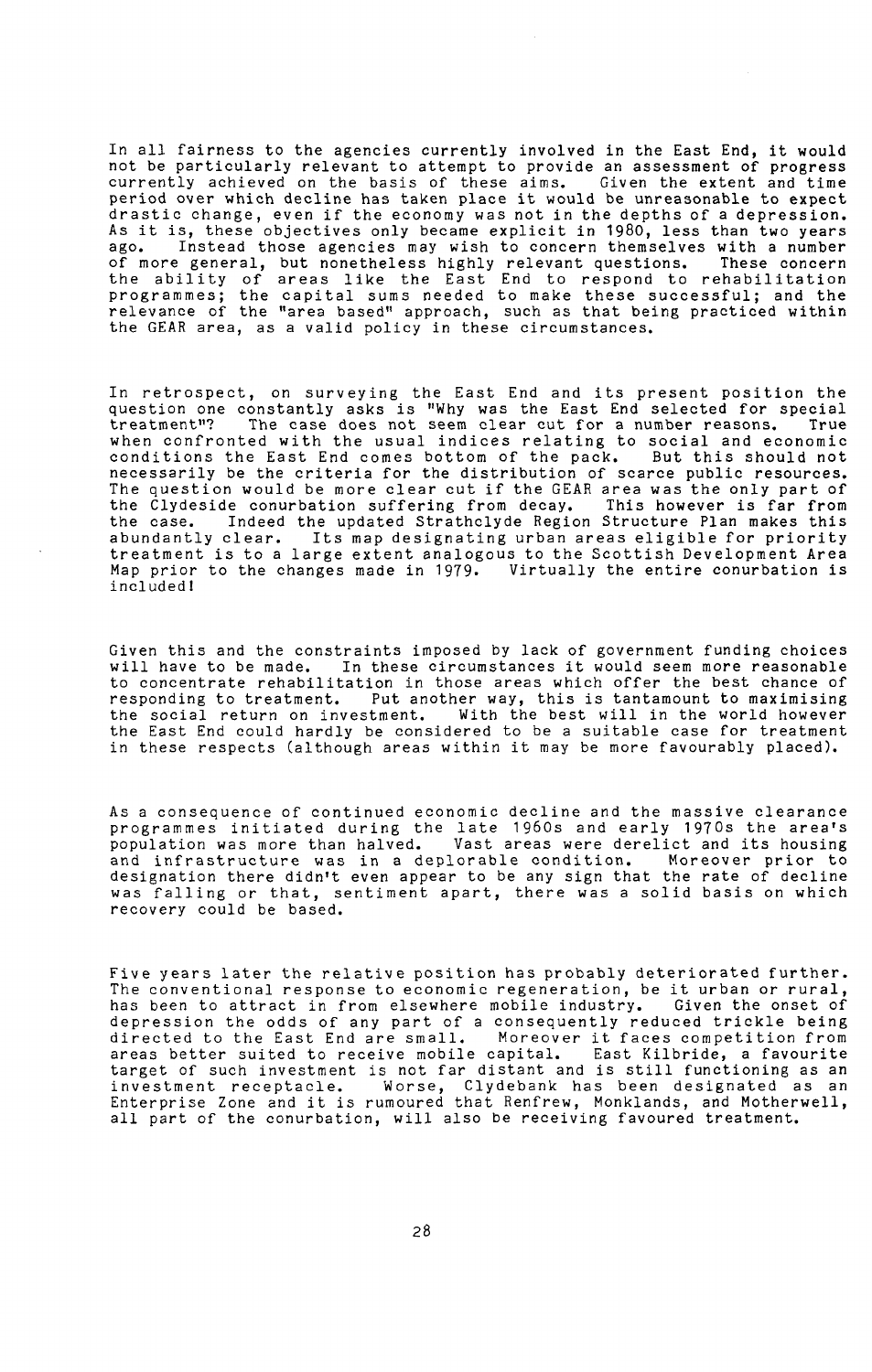The Agencies concerned with GEAR might wish to consider the resource costs needed to revitalise areas like the East End. By necessity this will involve some conception of a future end state for the area, something which the documents produced have so far failed to do. Admittedly this is a difficult task. Assumptions would have to be made about the changes likely to occur elsewhere in Strathclyde Region, the consistency of government policies and so on, and all the other problems imposed by a consideration of time. But such an exercise would have the advantage of drawing out fully the cost consequences of any revitalisation process, and hopefully the benefits.

Whether or not this provides any basis for the continuation of the GEAR project a costing exercise may at least put the existing budget in some sort<br>of perspective. As it is there are already criticims being made to the As it is there are already criticims being made to the extent that far from representing a new injection of funds into the area, the resources committed at the project's inception, amounted to no more than would have been spent if there had been no GEAR. In short it could be argued that the whole project is a mere confidence trick. As such it would be inappropriate to expect success to materialise. If the GEAR scheme is deemed to be viable then further injections of public investment may be necessary.

If however the outcome of such a costing (or even cost-benefit) analysis was that it would be inappropriate to proceed a further set of problems would have to be confronted. The most urgent would concern the future status of the East End. Should it be left to decline naturally as to a large extent it was before the advent of GEAR? Or should the state, or other public authorities take action to accelerate the process?

So far government attempts to influence the settlement pattern and redirect the population to more suitable locations in the United Kingdom have been frowned upon. There is a generally accepted view that as far as possible people should live where they want to live. Indeed the planning profession, chastened by its experiences with the 'key settlement' in rural areas, is one of the leading opponents of such a view. On closer examination however these arguments and scruples are fallacious. Only people with the necessary resources can choose the area where they live. Those who are not so endowed end up in the East End. Moreover the argument that people prefer to stay where they are currently residing implicitly assumes that their material circumstances are unchanged in both locations. This needn't be the case if people are compensated for moving.

The fact is that there seems to be a consensus that views the established  ${\tt set}$  tement pattern as being permanent, or at least capable of expansion only. The reverse phenomenon, that of contraction seems to be dismissed out of hand. As such retrenchment, or renewal, becomes the only option. Thus scarce resources can be directed into a bottomless pit. Regeneration may never occur.

In such instances a once and for all solution might offer a better alternative. In return for moving out of affected areas residents would receive substantial monetary compensation. Ironically enough this is already being practised in the East End. A chemical manufacturer is being induced to relocate by this method. This option would moreover have several advantages. At a stroke it would increase the real income of the